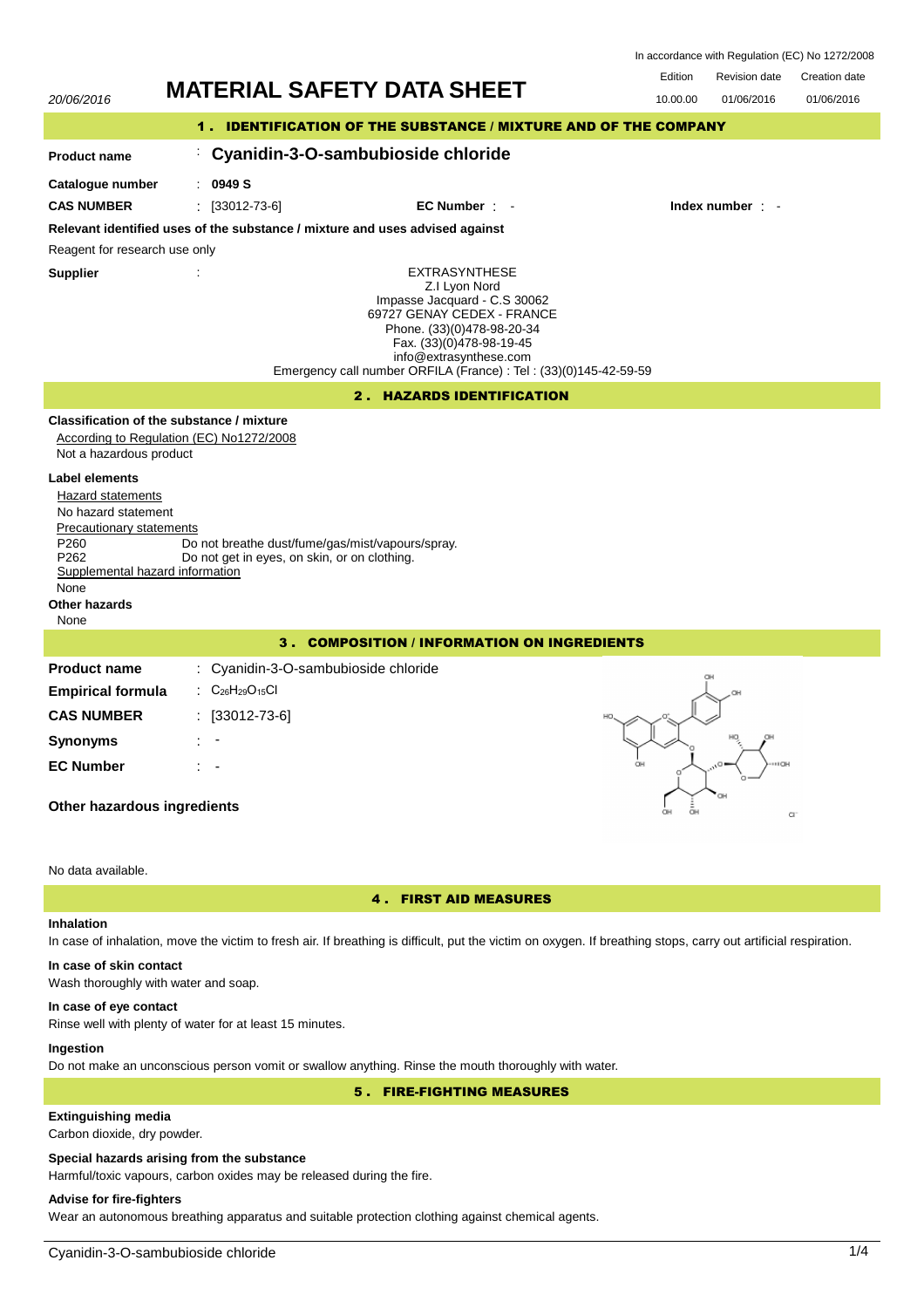## 6 . ACCIDENTAL RELEASE MEASURES

### **Personal precautions**

Use personal protective equipment. Evacuate the personnel from the contaminated zone. Ensure adequate ventilation.

#### **Environnemental precautions**

Keeping away from drains, surface and ground waters.

#### **Methods and materials for containment and cleaning up**

Clean up without creating dust and place in adapted and sealed containers for elimination. Wash the contaminated aera with water and soap. Confine washing water and dispose of it complying with the local regulations. After cleaning, quickly eliminate traces of water with a product absorbing liquids (for example : sand, sawdust, universal binder, Kieselguhr).

### 7 . HANDLING AND STORAGE

### **Precautions for safe handling**

Avoid formation of dust. Avoid contact with skin and eyes. During handling, wear suitable personal protective equipment (see section 8). Follow the normal measures for preventive fire protection.

**Specific handling** No data available.

**Specific end use(s)**

## No data available

#### **Conditions for safe storage, including any incompatibilities**

Store in a cool well-ventilated place. Keep container tightly closed in a dry place away from light.

Store at <- 15°C

### 8 . EXPOSURE CONTROL/PERSONAL PROTECTION

### **Respiratory protection**

Wear imperatively an appropriated mask/respirator, tested and approved by standards such as NIOSH (US) or CEN (EU).

### **Hand protection**

Handle with protective gloves. The selected gloves have to satisfy the specifications of EU Directive 89/686/EEC and the standard EN 374 derived from it.

### **Eye protection**

Wear safety glasses.

## **Skin protection**

Wear suitable protective clothing according to the quantity and the level of activity of the substance at the workplace.

|                                                       | <b>9. PHYSICAL AND CHEMICAL PROPERTIES</b> |  |
|-------------------------------------------------------|--------------------------------------------|--|
| Information on basic physical and chemical properties |                                            |  |
| Physical state                                        | : Powder                                   |  |
| Color                                                 | : No data available.                       |  |
| Solubility in                                         | : Ethyl alcohol (Soluble)                  |  |
| Melting point                                         | : No data available.                       |  |
| Initial boiling point                                 | : No data available.                       |  |
| Flash point                                           | : No data available.                       |  |
| рH                                                    | : No data available.                       |  |
| Partition coefficient: n-octanol/water                | : No data available.                       |  |
| Auto-ignition temperature                             | : No data available.                       |  |
| Decomposition temperature                             | : No data available.                       |  |
| Viscosity                                             | : No data available.                       |  |
| <b>Other information</b>                              |                                            |  |

No data available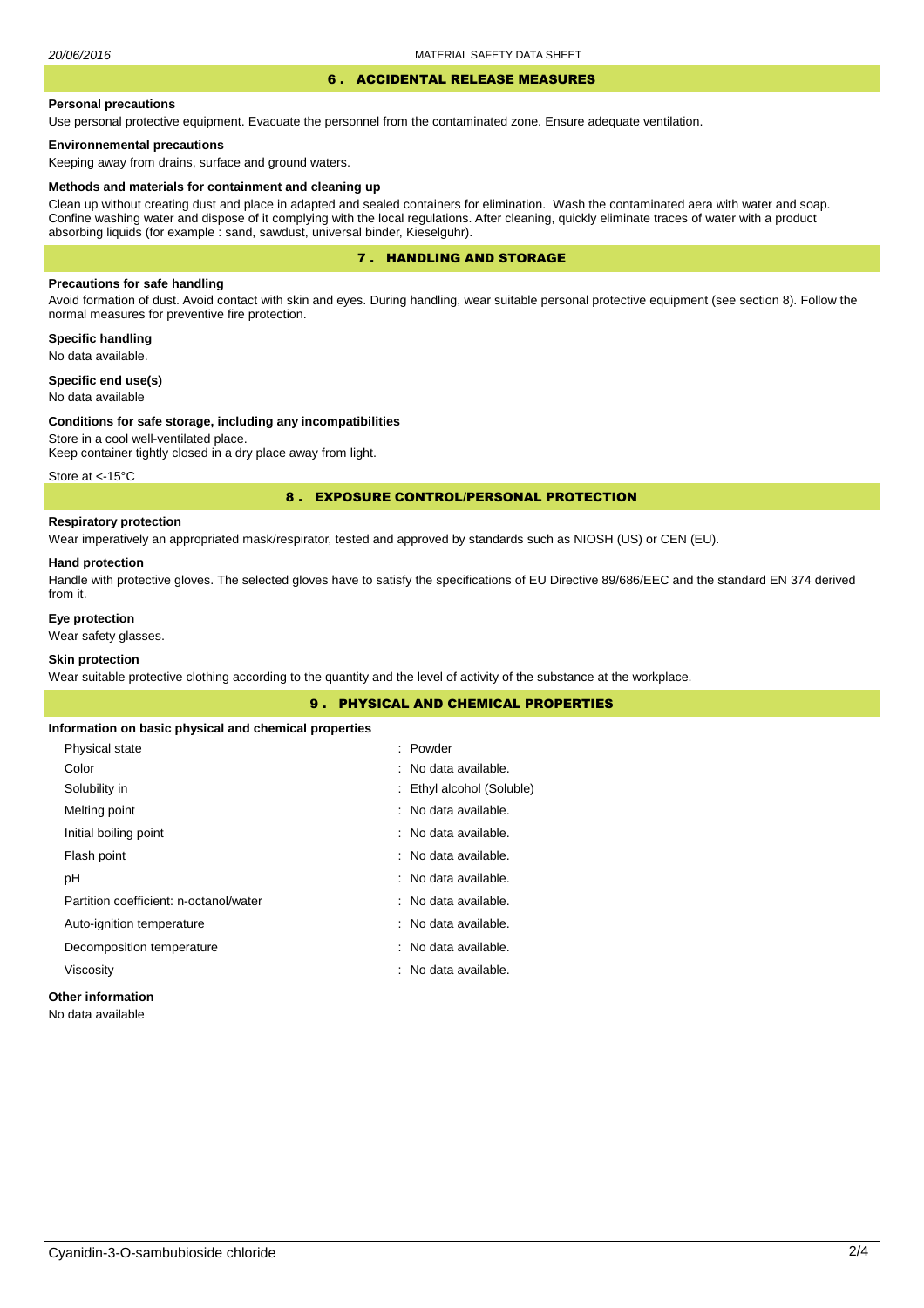### 10 . STABILITY AND REACTIVITY

### **Reactivity**

No data available.

### **Chemical stability**

Stable under recommanded storage conditions.

#### **Possibility of hazardous reactions**

No hazardous reactions during storage and handling complying with the instructions.

**Conditions to avoid**

No data available.

**Incompatible materials**

No data available.

### **Hazardous decomposition products**

No hazardous decomposition products if the instructions for handling and storage are respected. During high overheating of the substance or during a fire, hazardous decomposition products may be produced.

## 11 . TOXICOLOGICAL INFORMATION

### **Acute oral toxicity**

No data available.

## **Acute dermal toxicity**

No data available.

### **Acute inhalation toxicity**

No data available.

### **Skin Corrosion**

No data available.

#### **Skin Irritation**

No data available.

### **Serious Eye Damage**

No data available.

## **Eye Irritation**

No data available.

### **Respiratory Sensitisation**

No data available.

### **Skin Sensitisation**

No data available.

### **Germ Cell Mutagenicity**

No data available.

### **Carcinogenictiy**

No data available.

## **Reproductive Toxicity**

No data available.

## **Specific Target Organ Toxicity - Single Exposure**

No data available.

### **Specific Target Organ Toxicity - Repeated Exposure**

No data available.

### **Aspiration Hazard**

No data available.